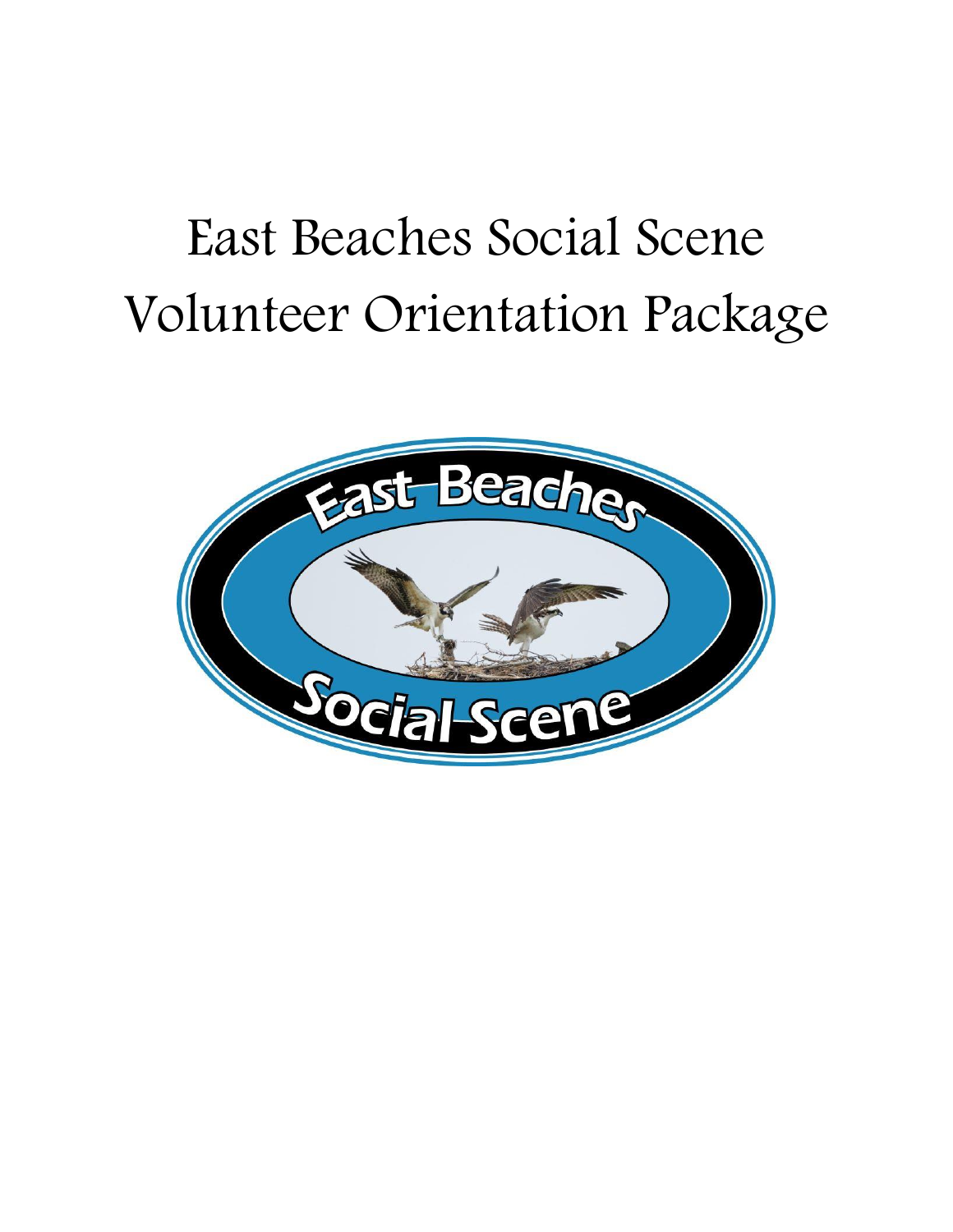

Dear Volunteer,

## I am thrilled that you have chosen to volunteer with the "East Beaches Social Scene".

Volunteers are an essential part of the maintenance of our Club, playing a vital and key role in our many successes.

I hope that you find the duties of your volunteer position fulfilling and that your experience with us is both rewarding and positive. The following information package includes details about our organization and the roles and responsibilities of our volunteers. If you have any questions, please feel free to contact myself or the Program Coordinator, Tammi Kelly at (204)756- 6468.

Once again welcome and thank you!!

Sincerely,

Brad Marr, President East Beaches Social Scene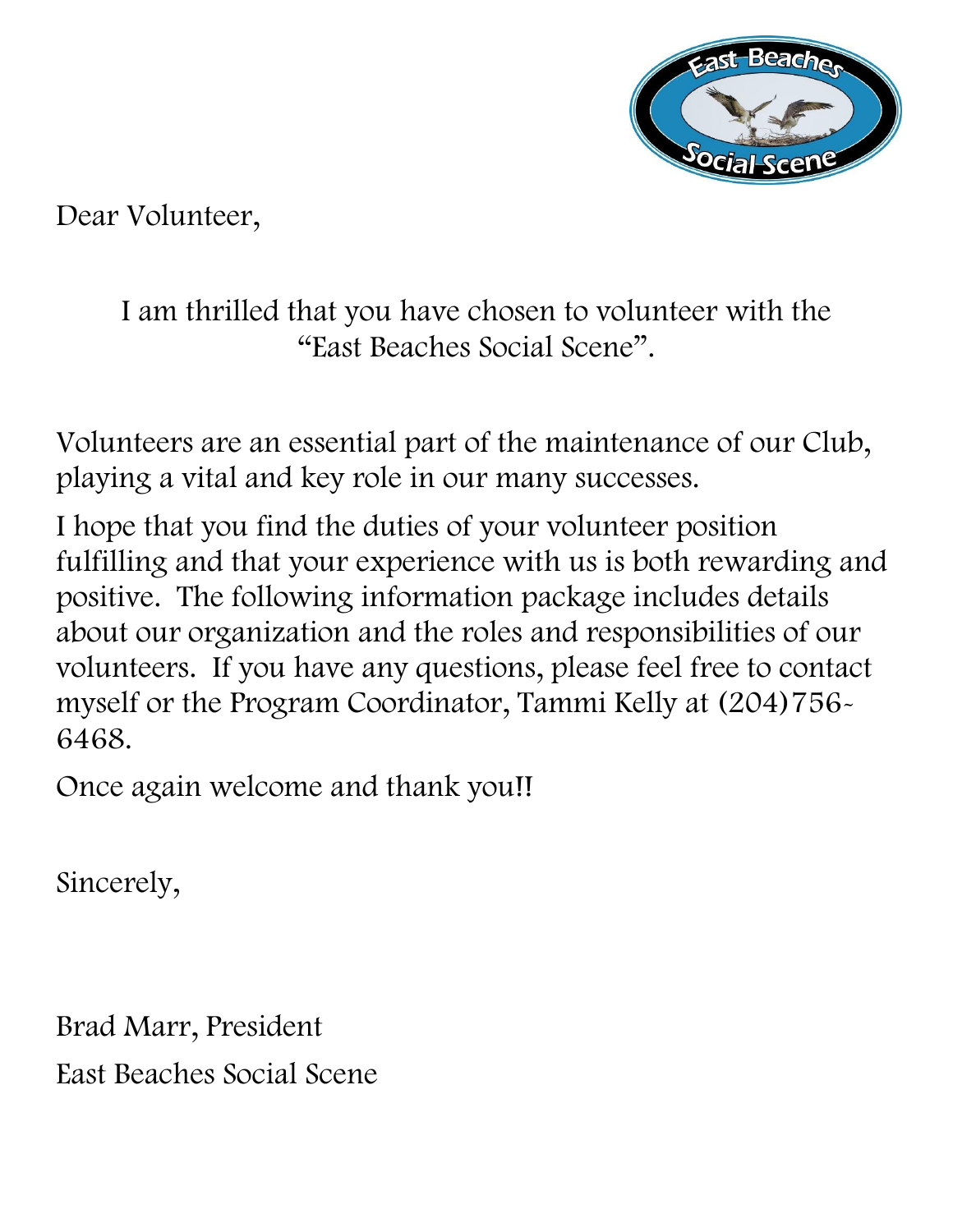# History:

The East Beaches Senior Scene (aka: EBSS) was established in the early 1970s in response to the needs of the community for an organized Seniors Group. A Board of Directors was formed, the Club's name was chosen and funds for activities were secured. From these humble beginnings until present day, the Club has seen many changes over the years: a change in name, location & facility, building additions, an increase in membership, and the employment of a paid staff person. The Club has been and continues to be very successful in providing various programs, activities and special events, to not only the seniors/members, but to the East Beaches Community as a whole. In 2019 the East Beaches Senior Scene membership voted and the Club was renamed the East Beaches Social Scene.

#### Our Mission:

The purpose of this corporation, in order to prevent isolation of seniors, shall be to provide an opportunity for seniors to learn, socialize, develop new skills, maintain a healthy lifestyle, and facilitate a working relationship with the community.

#### Our Goals:

In order to support our Mission, we provide a variety of programs, activities and special events such as regularly scheduled weekly programs, ie: fitness & exercise classes, cards/bridge, board games, line dancing, quilting, carpet bowling, tai chi, AA meetings, well as monthly themed dinner/dances.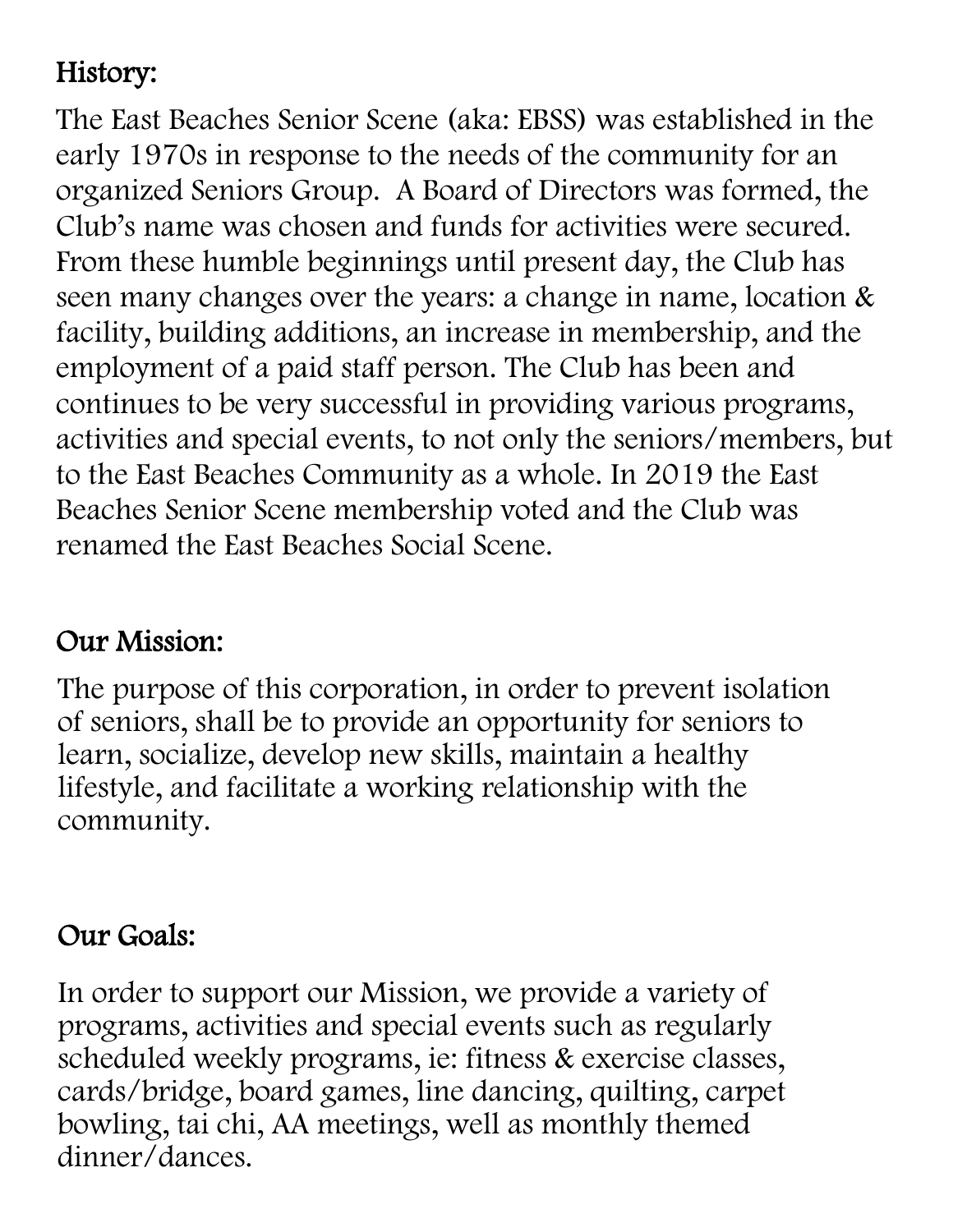Additional learning opportunities such as computer/Ipad classes, painting classes, social media workshops, creative writing, stained glass and photography clubs are held. In addition, workshops and presentations on various community interests ie: Bear Smart and Wildlife, Zebra Mussels and Lake Winnipeg information sessions are regularly provided.

There are three main fundraisers throughout the year, Lobster-fest, Fall Supper, Christmas Tea & Annual Wine Raffle. As well, additional special events such as bus trips into the city for various special programming opportunities are offered: Celebrations Dinner Theatre, Rainbow Stage productions, Folklorama, Casino trips, Assiniboine Zoo etc.

Also housed within the Club, are the Bibliotheque Allard Library – Victoria Beach Branch and the East Beaches Resource Centre. Both organizations offer valuable services and resources to the community.

The Social Scene is a hub of activity, a focal point bringing together people in the East Beaches community. Our Club encourages participation to everyone – you do not need to be a "member" or a "senior" to join in the fun.

#### Hours of Operation:

The Club is open Monday to Friday 8:00am to 4:00pm. There are exceptions based on programming needs. In these instances, the Club can be open during the evening hours &/or weekends.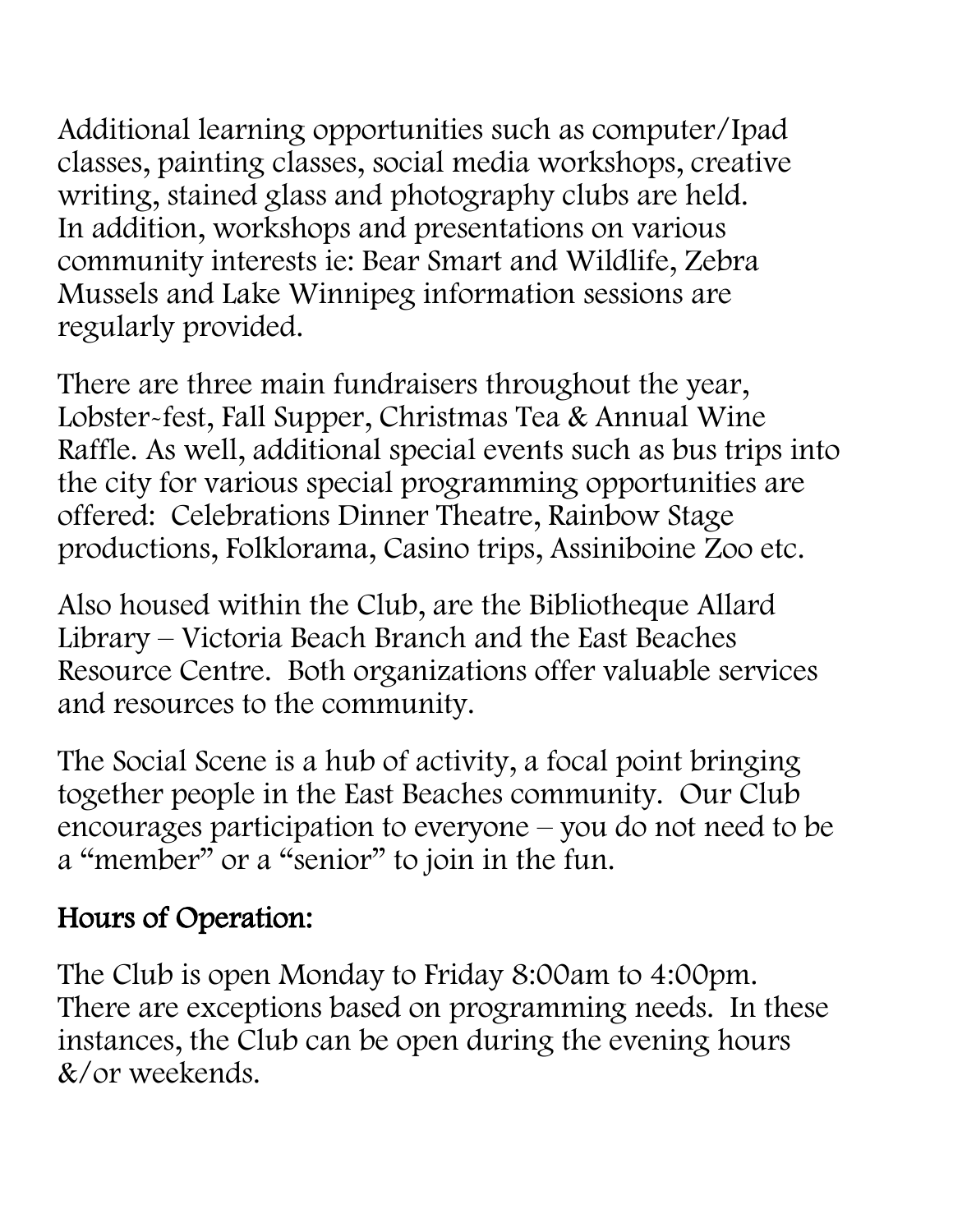## Emergency Procedures:

Emergency medical situations – please call 911 immediately.

First Aid Kit – located in the kitchen, hanging on the wall near the pantry. A second First Aid kit is located in the lower level in the workshop area

AED – located in the Main Hall, hanging on the wall near the back door entrance.

Site maps/floor plans are attached.

# Code of Conduct:

Take your commitment to our organization to heart, performing your duties to the best of your ability.

• Honour confidentiality.

Our membership roster is used for various purposes throughout the year. Please ensure that the personal information collected is being used by and for the sole purpose of our Club activities.

• Respect the Mission and Goals of the East Beaches Social Scene.

- Deal with conflicts or difficulties in an appropriate manner. Attempt to resolve issues as they arise between the parties involved, or with the group lead/facilitator or at the direction of the Board of Directors.
- Respect the property of our Club.
- Be courteous, friendly and cooperative.
- Offer constructive feedback about our organization in an appropriate manner.

• Be willing to learn and take part in orientation and training sessions.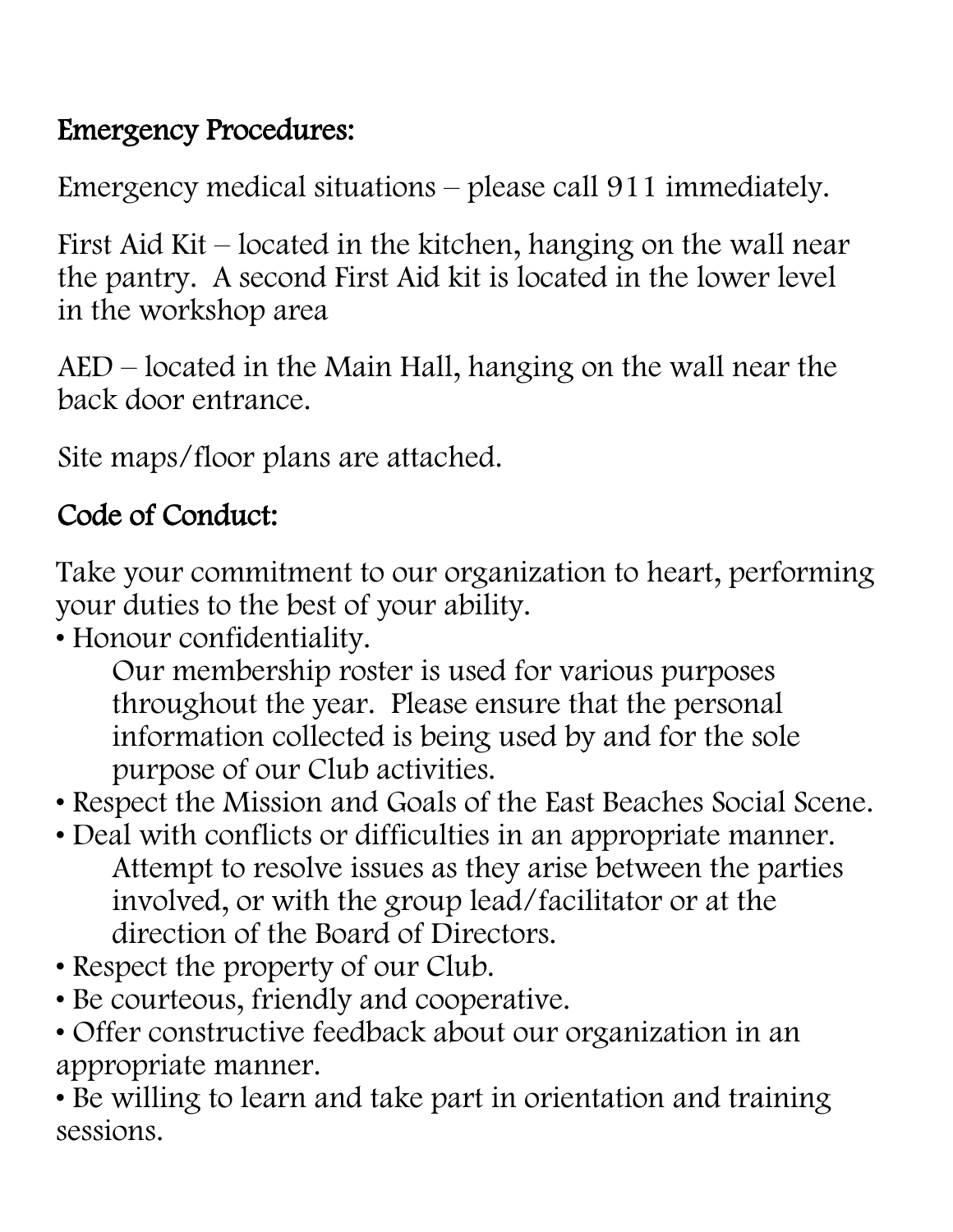• Direct any media requests to the President of the Club.

• Follow through on commitments and advise your group lead or Program Coordinator if you are unable to work as scheduled.

• Demonstrate respect for the direction and decisions of your group lead/facilitator.

• Treat co-workers (paid and unpaid), clients and members of the community fairly, and without discrimination.

### Volunteering:

Volunteering is a very large part of our Club's success, so again we thank you for taking the steps from being a spectator to being a participant. There are many ways in which you can take part. Watch for the various sign-up sheets to be posted to the Club's bulletin board or listed in the monthly "What's Happening at the Scene?" E-News publication.

Part of our volunteer program involves record keeping. Please remember to keep track of any volunteer hours you accrue. Any activity you are doing on behalf of the Club can be recorded. A tracking template is available in the folders located on the bulletin board, or contact the Program Coordinator to have the template emailed to you. At the end of each month you will be required to hand in these hours to the Program Coordinator. In turn, the Program Coordinator will then compile the monthly statistics representing these hours from all volunteers, and submit them to the IERHA (Interlake-Eastman Regional Health Authority). The IERHA provides our Club with funding in the form of a grant to assist with the cost associated with wages for our one paid staff member. As well, the information collected can also used when applying for funding from various levels of government &/or agencies.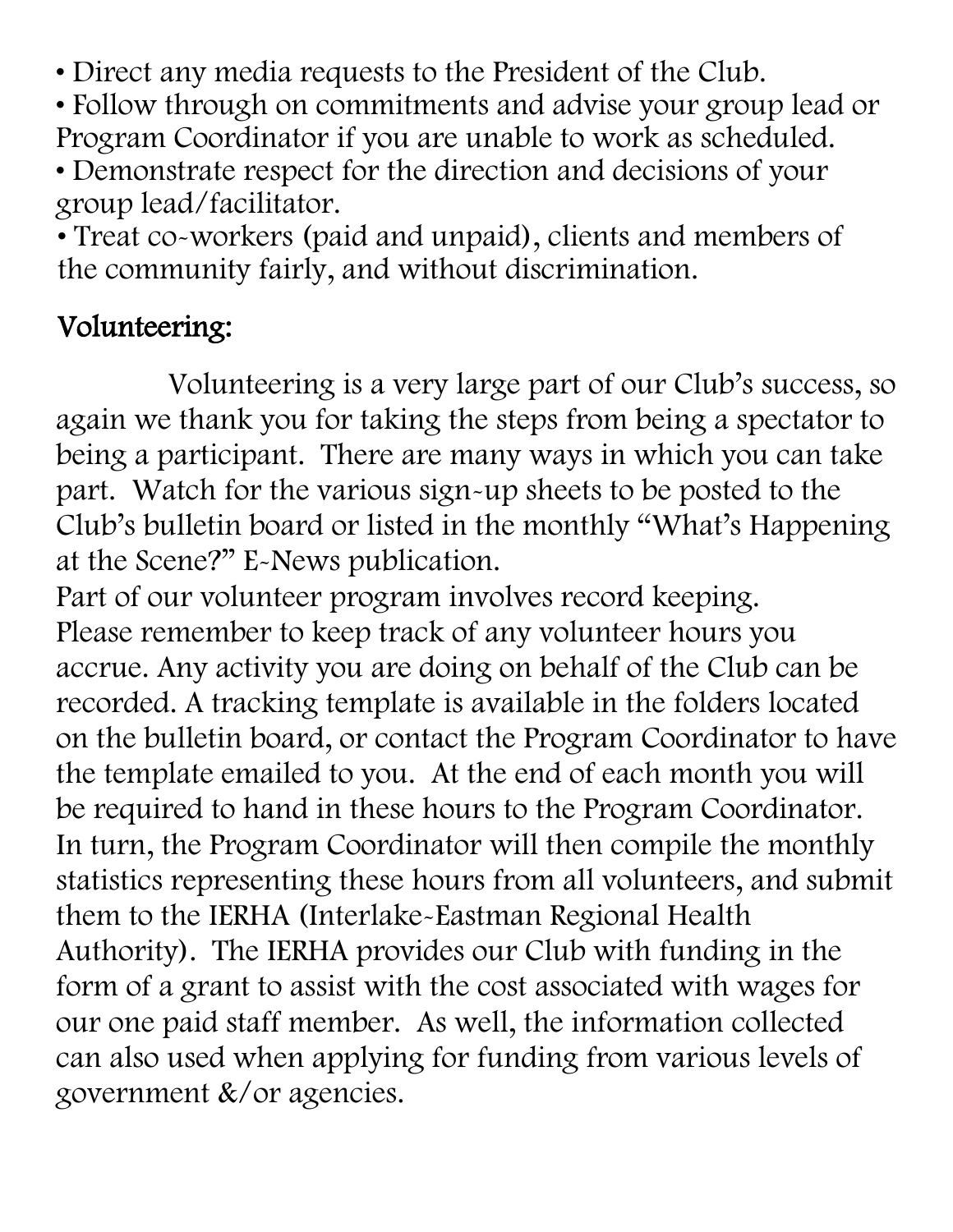### Social Scene Board of Directors 2021/2022

| President      | Brad Marr               |
|----------------|-------------------------|
| Vice-President | Jascha Boge             |
| Past-President | Heather Dionne          |
| Secretary      | <b>Shelley Penziwol</b> |
| Treasurer      | Frank Bagnall           |
| Directors:     |                         |
|                | Al Rear                 |
|                | Dennis Muldrew          |
|                | Gina German             |
|                | Gord Kaye               |
|                | Jordan Sobey            |
|                |                         |

### Committee Chairs:

| Bingo              | Diana Ateah               |
|--------------------|---------------------------|
| Christmas Hamper   | <b>Heather Dionne</b>     |
| Hall Rentals       | Rod Bollman               |
| Kitchen            | Sandy Bagnall             |
| Maintenance        | Dave Jackson/Gerry August |
| Socially Conscious | Gloria Lemke/ Barb McLeod |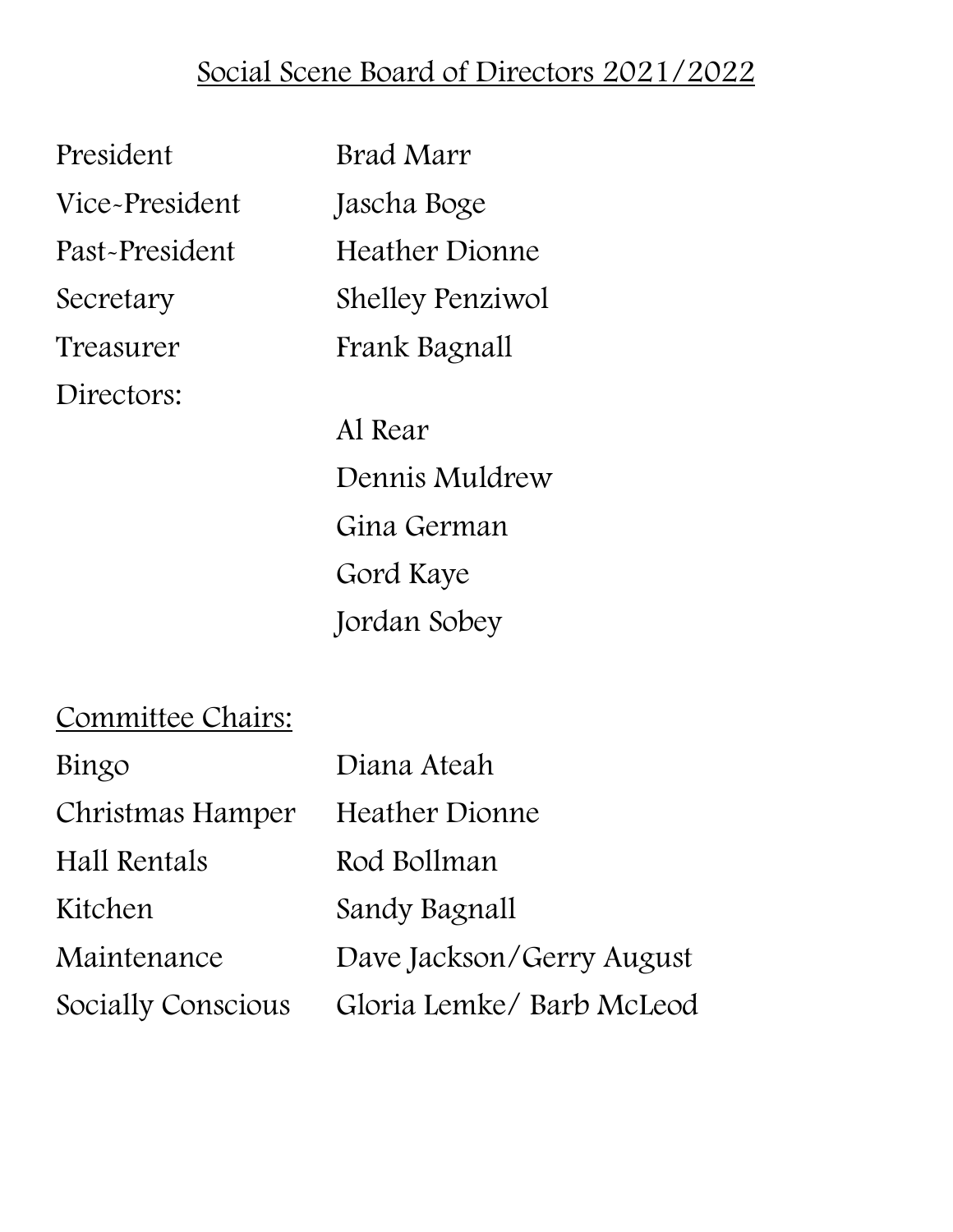